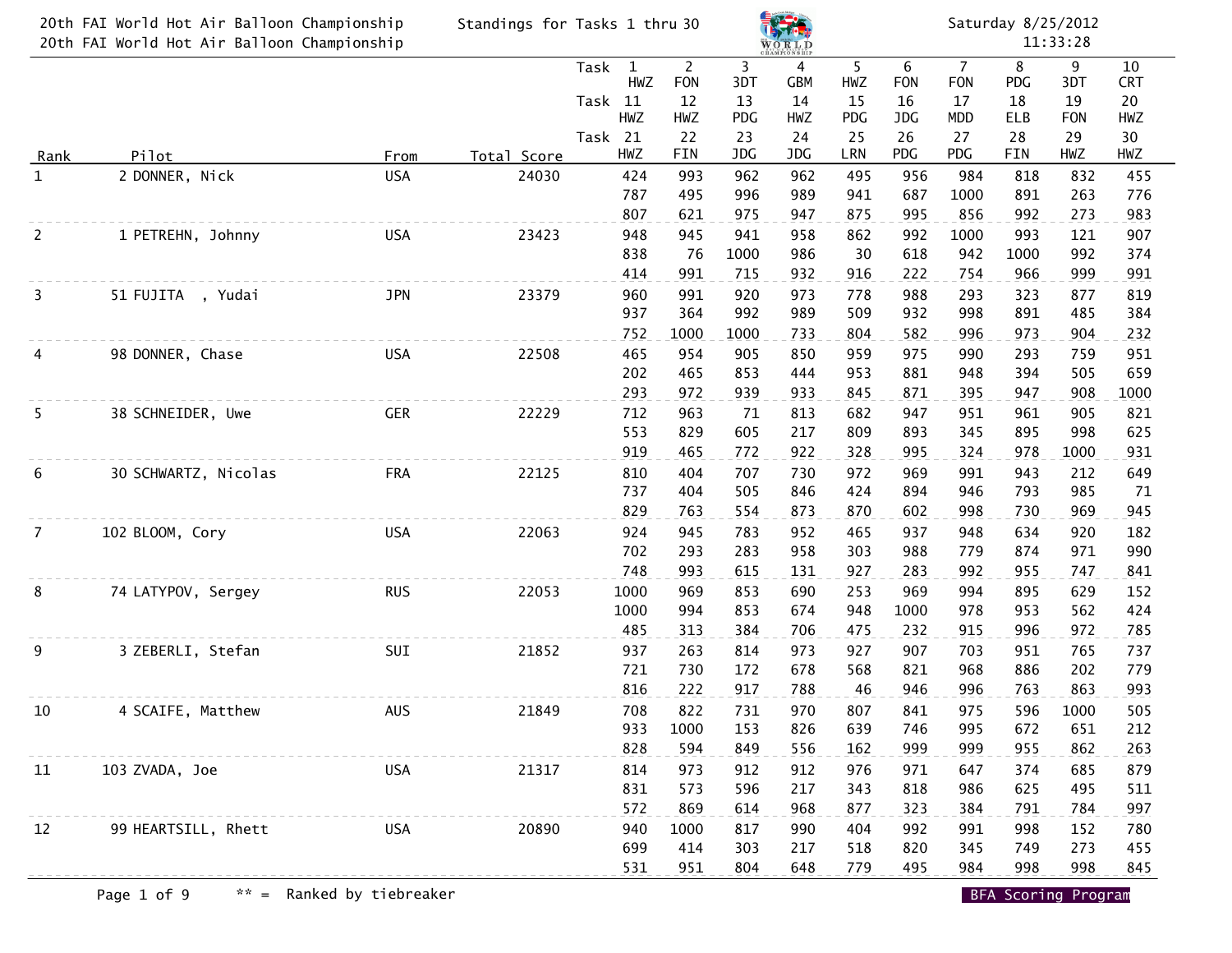|             | 20th FAI World Hot Air Balloon Championship<br>20th FAI World Hot Air Balloon Championship | Standings for Tasks 1 thru 30 |             |                                                                 |                                                 | <b>WORLD</b>                |                                    | Saturday 8/25/2012<br>11:33:28 |                                    |                                                        |                                    |                                    |                                     |  |
|-------------|--------------------------------------------------------------------------------------------|-------------------------------|-------------|-----------------------------------------------------------------|-------------------------------------------------|-----------------------------|------------------------------------|--------------------------------|------------------------------------|--------------------------------------------------------|------------------------------------|------------------------------------|-------------------------------------|--|
|             |                                                                                            |                               |             | Task<br>$\mathbf{1}$<br>HWZ<br>Task 11<br><b>HWZ</b><br>Task 21 | $\overline{2}$<br><b>FON</b><br>12<br>HWZ<br>22 | 3<br>3DT<br>13<br>PDG<br>23 | 4<br><b>GBM</b><br>14<br>HWZ<br>24 | 5<br>HWZ<br>15<br>PDG<br>25    | 6<br><b>FON</b><br>16<br>JDG<br>26 | $\overline{7}$<br><b>FON</b><br>17<br><b>MDD</b><br>27 | 8<br>PDG<br>18<br><b>ELB</b><br>28 | 9<br>3DT<br>19<br><b>FON</b><br>29 | 10<br><b>CRT</b><br>20<br>HWZ<br>30 |  |
| <u>Rank</u> | Pilot                                                                                      | From                          | Total Score | HWZ                                                             | FIN                                             | JDG                         | JDG                                | LRN                            | PDG                                | PDG                                                    | FIN                                | HWZ                                | HWZ                                 |  |
| 13          | 49 MIZUKAMI, Takao                                                                         | <b>JPN</b>                    | 20507       | 162<br>785<br>615                                               | 51<br>916<br>343                                | 374<br>600<br>769           | 972<br>217<br>1000                 | 121<br>971<br>786              | 871<br>830<br>891                  | 871<br>979<br>992                                      | 832<br>760<br>957                  | 354<br>696<br>911                  | 86<br>974<br>821                    |  |
| 14          | 12 LIMA, Lupercio                                                                          | <b>BRA</b>                    | 20020       | 364<br>896<br>333                                               | 799<br>882<br>773                               | 575<br>691<br>958           | 951<br>217<br>860                  | 861<br>950<br>678              | 333<br>902<br>918                  | 957<br>958<br>802                                      | 71<br>384<br>834                   | 323<br>444<br>908                  | 242<br>253<br>903                   |  |
| 15          | 53 MIYATA, Hiroki                                                                          | <b>JPN</b>                    | 19759       | 733<br>121                                                      | 313<br>951                                      | 828<br>364                  | 889<br>992                         | 582<br>824                     | 232<br>904                         | 374<br>801                                             | 424<br>313                         | 701<br>997                         | 812<br>924                          |  |
| 16          | 95 PARRY, Richard                                                                          | <b>GBR</b>                    | 19752       | 971<br>704<br>933<br>930                                        | 293<br>192<br>873<br>871                        | 242<br>554<br>394<br>303    | 714<br>836<br>654<br>354           | 811<br>384<br>253<br>1000      | 875<br>172<br>444<br>618           | 731<br>912<br>916<br>242                               | 192<br>908<br>951<br>131           | 972<br>699<br>951<br>874           | 879<br>788<br>999<br>912            |  |
| 17          | 97 HEARTSILL, Joe                                                                          | <b>USA</b>                    | 19454       | 707<br>101<br>495                                               | 999<br>333<br>817                               | 964<br>71<br>720            | 853<br>217<br>815                  | 323<br>911<br>731              | 989<br>786<br>424                  | 978<br>345<br>988                                      | 991<br>505<br>1000                 | 242<br>999<br>507                  | 757<br>633<br>253                   |  |
| 18          | 8 STURZLINGER, Gerald                                                                      | AUT                           | 19365       | 81<br>579<br>71                                                 | 414<br>975<br>323                               | 293<br>343<br>904           | 723<br>993<br>877                  | 197<br>845<br>555              | 891<br>941<br>475                  | 987<br>864<br>951                                      | 982<br>222<br>232                  | 455<br>992<br>663                  | 875<br>722<br>940                   |  |
| 19          | 15 DA SILVA, Marcos Paulo                                                                  | <b>BRA</b>                    | 19357       | 921<br>714<br>182                                               | 679<br>558<br>557                               | 581<br>101<br>971           | 858<br>465<br>424                  | 755<br>582<br>517              | 1000<br>1000<br>1000               | 131<br>926<br>994                                      | 91<br>303<br>444                   | 567<br>980<br>922                  | 192<br>992<br>950                   |  |
| 20          | 24 KUBICEK, Petr                                                                           | <b>CZE</b>                    | 19197       | 485<br>283<br>649                                               | 465<br>846<br>444                               | 780<br>384<br>202           | 740<br>475<br>950                  | 567<br>61<br>831               | 976<br>970<br>508                  | 354<br>823<br>941                                      | 232<br>861<br>951                  | 777<br>988<br>962                  | 786<br>323<br>583                   |  |
| 21          | 23 LINEK, David                                                                            | <b>CZE</b>                    | 19151       | 858<br>152<br>971                                               | 687<br>721<br>652                               | 820<br>893<br>434           | 374<br>823<br>960                  | 977<br>659<br>765              | 933<br>823<br>582                  | 603<br>345<br>752                                      | 394<br>609<br>51                   | 729<br>465<br>222                  | 798<br>907<br>192                   |  |
| 22          | 21 KOSTRHUN, Pavel                                                                         | <b>CZE</b>                    | 19088       | 569<br>928<br>946                                               | 429<br>485<br>505                               | 832<br>111<br>803           | 958<br>789<br>364                  | 601<br>222<br>662              | 475<br>914<br>593                  | 940<br>922<br>182                                      | 719<br>834<br>394                  | 556<br>552<br>906                  | 485<br>927<br>485                   |  |
| 23          | 93 BAREFORD, David                                                                         | GBR                           | 18971       | 553<br>414<br>697                                               | 212<br>76<br>965                                | 582<br>980<br>716           | 663<br>217<br>761                  | 961<br>921<br>485              | 928<br>157<br>757                  | 992<br>968<br>989                                      | 485<br>956<br>688                  | 822<br>991<br>232                  | 86<br>303<br>414                    |  |
| 24          | 101 BAIRD, Andrew                                                                          | <b>USA</b>                    | 18621       | 790<br>826                                                      | 991<br>202                                      | 781<br>814                  | 6<br>217                           | 570<br>686                     | 984<br>207                         | 726<br>345                                             | 877<br>872                         | 141<br>343                         | 444<br>131                          |  |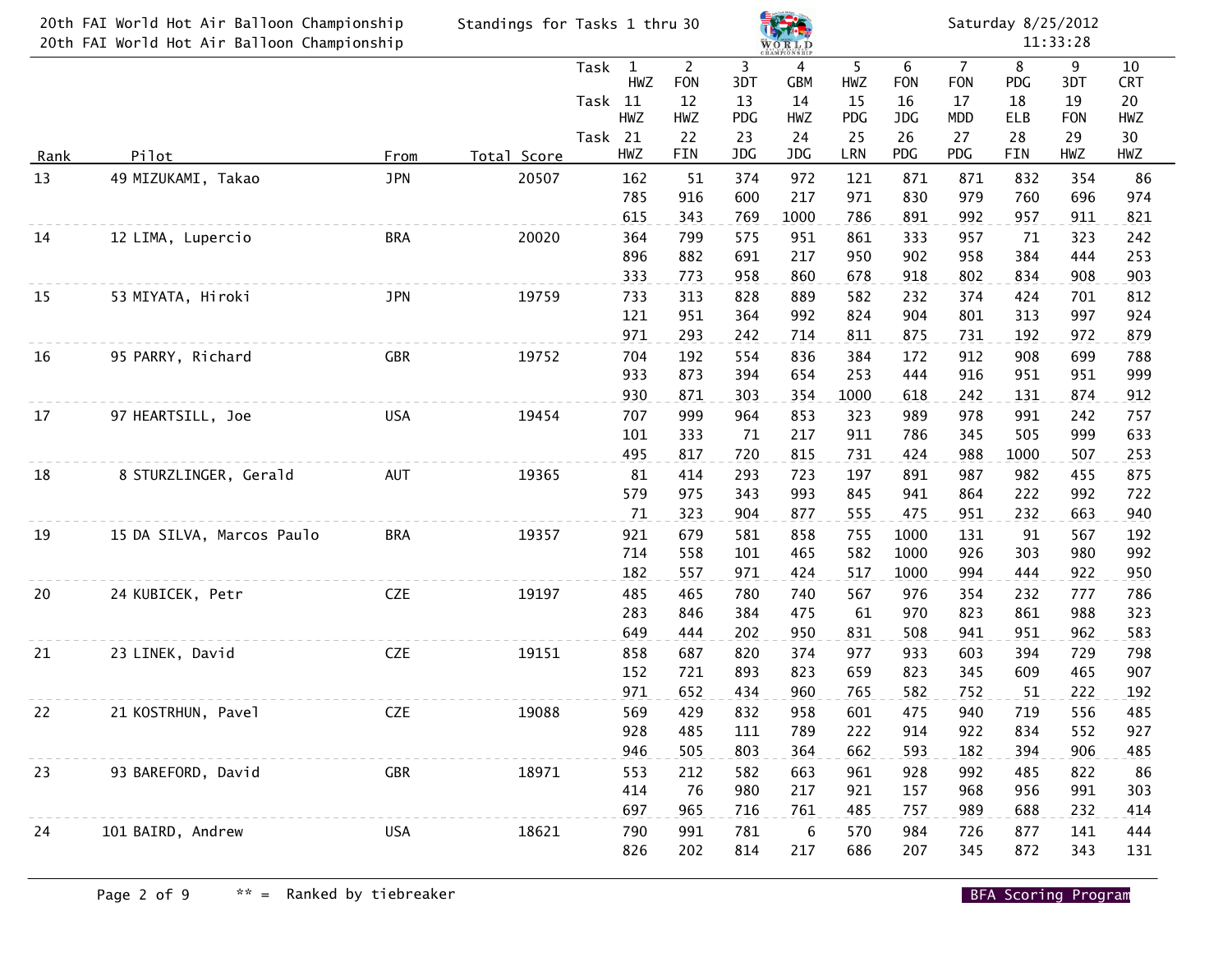| 20th FAI World Hot Air Balloon Championship<br>20th FAI World Hot Air Balloon Championship |                           |            | Standings for Tasks 1 thru 30 |                                               |                                           |                       | WORLD<br><b>CHAMPIONSHIP</b>              |                       | Saturday 8/25/2012<br>11:33:28 |                                                  |                       |                              |                               |  |  |
|--------------------------------------------------------------------------------------------|---------------------------|------------|-------------------------------|-----------------------------------------------|-------------------------------------------|-----------------------|-------------------------------------------|-----------------------|--------------------------------|--------------------------------------------------|-----------------------|------------------------------|-------------------------------|--|--|
|                                                                                            |                           |            |                               | $\mathbf{1}$<br>Task<br>HWZ<br>Task 11<br>HWZ | $\overline{2}$<br><b>FON</b><br>12<br>HWZ | 3<br>3DT<br>13<br>PDG | $\overline{4}$<br><b>GBM</b><br>14<br>HWZ | 5<br>HWZ<br>15<br>PDG | 6<br><b>FON</b><br>16<br>JDG   | $\overline{7}$<br><b>FON</b><br>17<br><b>MDD</b> | 8<br>PDG<br>18<br>ELB | 9<br>3DT<br>19<br><b>FON</b> | 10<br><b>CRT</b><br>20<br>HWZ |  |  |
| <u>Rank</u>                                                                                | Pilot                     | From       | Total Score                   | Task 21<br>HWZ                                | 22<br><b>FIN</b>                          | 23<br>JDG             | 24<br>JDG                                 | 25<br>LRN             | 26<br>PDG                      | 27<br>PDG                                        | 28<br>FIN             | 29<br>HWZ                    | 30<br>HWZ                     |  |  |
|                                                                                            |                           |            |                               | 834                                           | 938                                       | 596                   | 762                                       | 715                   | 91                             | 1000                                             | 906                   | 841                          | 985                           |  |  |
| 25                                                                                         | 33 LEGENDRE, Patrick      | <b>FRA</b> | 18508                         | 623<br>571<br>983                             | 747<br>838<br>613                         | 728<br>485<br>172     | 495<br>896<br>374                         | 793<br>141<br>729     | 972<br>182<br>485              | 953<br>345<br>475                                | 253<br>897<br>414     | 541<br>649<br>860            | 996<br>762<br>536             |  |  |
| 26                                                                                         | 96 HOLLY, Andrew          | <b>GBR</b> | 18415                         | 714<br>809<br>674                             | 993<br>810<br>956                         | 71<br>695<br>323      | 918<br>217<br>444                         | 610<br>586<br>610     | 455<br>394<br>955              | 495<br>776<br>676                                | 121<br>823<br>741     | 706<br>995<br>424            | 283<br>531<br>610             |  |  |
| 27                                                                                         | 55 KOSTIUSKEVICIUS, Rimas | LTU        | 17991                         | 859<br>790<br>444                             | 980<br>552<br>618                         | 510<br>575<br>755     | 253<br>217<br>612                         | 424<br>558<br>827     | 990<br>614<br>465              | 404<br>665<br>232                                | 162<br>662<br>455     | 825<br>630<br>682            | 313<br>924<br>994             |  |  |
| 28                                                                                         | 56 KOSTIUSKEVICIUS, Rokas | LTU        | 17983                         | 606<br>273<br>679                             | 966<br>958<br>414                         | 512<br>404<br>888     | 283<br>980<br>590                         | 394<br>91<br>849      | 932<br>781<br>999              | 182<br>345<br>505                                | 475<br>784<br>655     | 313<br>656<br>943            | 323<br>920<br>283             |  |  |
| 29                                                                                         | 31 BOLZE, Stéphane        | <b>FRA</b> | 17719                         | 323<br>364<br>399                             | 626<br>670<br>559                         | 536<br>162<br>721     | 817<br>217<br>495                         | 1000<br>434<br>495    | 505<br>727<br>540              | 465<br>345<br>989                                | 717<br>836<br>910     | 283<br>182<br>943            | 730<br>736<br>993             |  |  |
| 30                                                                                         | 90 HOCHREUTENER, David    | SUI        | 17573                         | 394<br>874<br>512                             | 940<br>925<br>549                         | 961<br>293<br>847     | 106<br>217<br>859                         | 364<br>541<br>865     | 815<br>835<br>197              | 273<br>913<br>766                                | 40<br>873<br>182      | 0<br>618<br>812              | 394<br>998<br>610             |  |  |
| 31                                                                                         | 83 AYALA, Ivan            | <b>ESP</b> | 17342                         | 894<br>880<br>848                             | 970<br>792<br>384                         | 596<br>323<br>283     | 106<br>972<br>740                         | 817<br>283<br>619     | 535<br>247<br>777              | 957<br>914<br>212                                | 782<br>364<br>485     | 232<br>283<br>495            | 495<br>976<br>81              |  |  |
| 32                                                                                         | 75 MENYAYLO, Ivan         | <b>RUS</b> | 17052                         | 232<br>542<br>273                             | 475<br>711<br>860                         | 333<br>758<br>964     | 855<br>217<br>622                         | 879<br>868<br>46      | 404<br>963<br>303              | 343<br>950<br>441                                | 455<br>569<br>465     | 293<br>232<br>821            | 832<br>394<br>952             |  |  |
| 33                                                                                         | 26 MERINSKY, Pavel        | <b>CZE</b> | 16995                         | 975<br>962<br>253                             | 444<br>505<br>273                         | 740<br>222<br>263     | 434<br>957<br>736                         | 692<br>313<br>699     | 495<br>247<br>956              | 958<br>986<br>902                                | 414<br>374<br>242     | 581<br>414<br>831            | 465<br>283<br>379             |  |  |
| 34                                                                                         | 37 GÖHLER, Sven           | <b>GER</b> | 16848                         | 882<br>845<br>384                             | 605<br>283<br>333                         | 650<br>419<br>444     | 735<br>217<br>242                         | 903<br>475<br>465     | 465<br>983<br>131              | 876<br>964<br>957                                | 989<br>804<br>890     | 202<br>111<br>247            | 741<br>505<br>101             |  |  |
| 35                                                                                         | 36 VITRY, Martin          | <b>FRA</b> | 16783                         | 263<br>528<br>646                             | 293<br>673<br>791                         | 343<br>1000<br>921    | 293<br>956<br>699                         | 556<br>192<br>384     | 820<br>858<br>242              | 247<br>345<br>273                                | 846<br>795<br>547     | 162<br>323<br>192            | 900<br>961<br>734             |  |  |
| 36                                                                                         | 100 BAKER, Bill           | <b>USA</b> | 16763                         | 848<br>485                                    | 633<br>303                                | 919<br>846            | 106<br>577                                | 978<br>741            | 303<br>434                     | 775<br>345                                       | 273<br>414            | 343<br>242                   | 404<br>962                    |  |  |

Page 3 of 9  $\ast \ast$  = Ranked by tiebreaker BFA Scoring Program BFA Scoring Program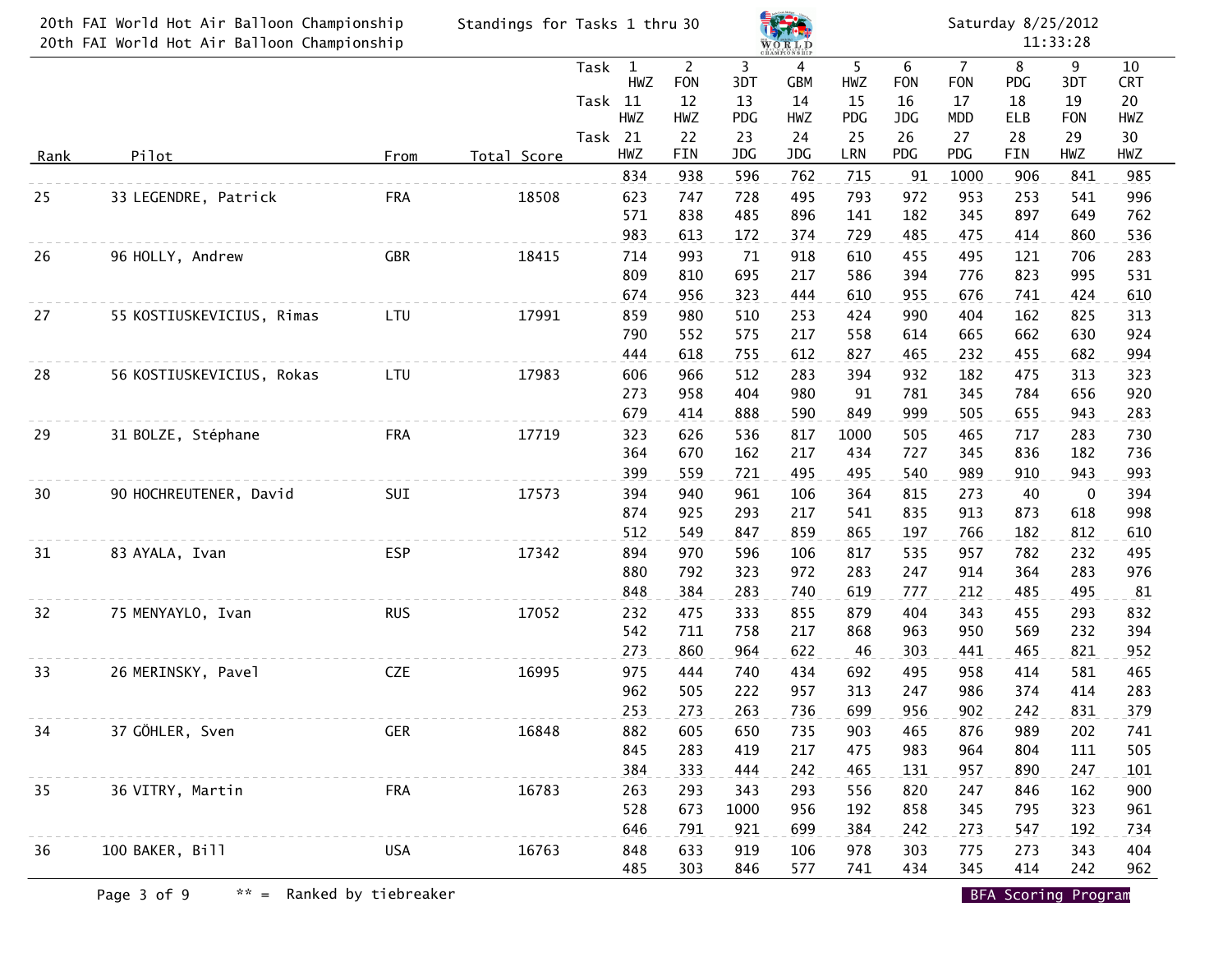| 20th FAI World Hot Air Balloon Championship<br>20th FAI World Hot Air Balloon Championship |                                       |            | Standings for Tasks 1 thru 30 |                 |                     |                                    |                | WORLD<br><b>CHAMPIONSHI</b> |                | Saturday 8/25/2012<br>11:33:28 |                                    |                       |                |                        |  |  |
|--------------------------------------------------------------------------------------------|---------------------------------------|------------|-------------------------------|-----------------|---------------------|------------------------------------|----------------|-----------------------------|----------------|--------------------------------|------------------------------------|-----------------------|----------------|------------------------|--|--|
|                                                                                            |                                       |            |                               | Task<br>Task 11 | $\mathbf{1}$<br>HWZ | $\overline{2}$<br><b>FON</b><br>12 | 3<br>3DT<br>13 | 4<br><b>GBM</b><br>14       | 5<br>HWZ<br>15 | 6<br><b>FON</b><br>16          | $\overline{7}$<br><b>FON</b><br>17 | 8<br><b>PDG</b><br>18 | 9<br>3DT<br>19 | 10<br><b>CRT</b><br>20 |  |  |
|                                                                                            |                                       |            |                               |                 | HWZ                 | HWZ                                | PDG            | HWZ                         | PDG            | JDG                            | <b>MDD</b>                         | ELB                   | <b>FON</b>     | HWZ                    |  |  |
| <u>Rank</u>                                                                                | Pilot                                 | From       | Total Score                   | Task 21         | HWZ                 | 22<br>FIN                          | 23<br>JDG      | 24<br>JDG                   | 25<br>LRN      | 26<br>PDG                      | 27<br>PDG                          | 28<br><b>FIN</b>      | 29<br>HWZ      | 30<br>HWZ              |  |  |
|                                                                                            |                                       |            |                               |                 | 586                 | 971                                | 212            | 475                         | 941            | 404                            | 444                                | 784                   | 894            | 121                    |  |  |
| 37                                                                                         | 58 SVIDERSKIS, Vytautas               | LTU        | 16748                         |                 | 605                 | 638                                | 505            | 647                         | 966            | 977                            | 152                                | 739                   | 558            | 86                     |  |  |
|                                                                                            |                                       |            |                               |                 | 71                  | 444                                | 901            | 825                         | 680            | 192                            | 935                                | 455                   | 323            | 1000                   |  |  |
|                                                                                            |                                       |            |                               |                 | 323                 | 212                                | 846            | 202                         | 510            | 333                            | 703                                | 622                   | 874            | 424                    |  |  |
| 38                                                                                         | 28 MUNDT, Christoffer                 | DEN        | 16734                         |                 | 576<br>930          | 91<br>394                          | 757<br>644     | 630<br>799                  | 874<br>455     | 863<br>293                     | 809<br>974                         | 1000<br>661           | 222<br>555     | 918<br>162             |  |  |
|                                                                                            |                                       |            |                               |                 | 111                 | 971                                | 687            | 253                         | 46             | 964                            | 141                                | 404                   | 247            | 303                    |  |  |
| 39                                                                                         | 94 STANLEY, Rupert                    | <b>GBR</b> | 16695                         |                 | 192                 | 977                                | 71             | 106                         | 313            | 917                            | 394                                | 807                   | 916            | 774                    |  |  |
|                                                                                            |                                       |            |                               |                 | 429                 | 843                                | 667            | 217                         | 1000           | 404                            | 345                                | 893                   | 765            | 625                    |  |  |
|                                                                                            |                                       |            |                               |                 | 838                 | 303                                | 31             | 384                         | 957            | 553                            | 844                                | 152                   | 71             | 907                    |  |  |
| 40                                                                                         | 32 BOURBIER, Michel                   | <b>FRA</b> | 16685                         |                 | 505                 | 121                                | 141            | 830                         | 553            | 424                            | 308                                | 338                   | 931            | 834                    |  |  |
|                                                                                            |                                       |            |                               |                 | 654                 | 726                                | 933            | 911                         | 805            | 505                            | 345                                | 242                   | 404            | 593                    |  |  |
|                                                                                            |                                       |            |                               |                 | 152                 | 557                                | 505            | 222                         | 831            | 982                            | 999                                | 475                   | 394            | 465                    |  |  |
| 41                                                                                         | 87 BALKEDAL, Jan                      | <b>SWE</b> | 16669                         |                 | 994<br>539          | 485<br>721                         | 242<br>182     | 444<br>582                  | 354<br>414     | 364<br>772                     | 878<br>983                         | 934<br>263            | 890<br>939     | 631<br>364             |  |  |
|                                                                                            |                                       |            |                               |                 | 343                 | 475                                | 374            | 655                         | 404            | 609                            | 374                                | 495                   | 41             | 924                    |  |  |
| 42                                                                                         | 60 WEBER, Colin                       | LUX        | 16625                         |                 | 602                 | 495                                | 604            | 671                         | 880            | 832                            | 414                                | 468                   | 414            | 617                    |  |  |
|                                                                                            |                                       |            |                               |                 | 959                 | 212                                | 242            | 505                         | 839            | 511                            | 345                                | 855                   | 66             | 927                    |  |  |
|                                                                                            |                                       |            |                               |                 | 222                 | 859                                | 655            | 886                         | 172            | 434                            | 323                                | 222                   | 634            | 760                    |  |  |
| 43                                                                                         | 14 KALOUSDIAN, Rubens Rosdon          | <b>BRA</b> | 16516                         |                 | 303                 | 232                                | 578            | 682                         | 864            | 936                            | 505                                | 30                    | 808            | 86                     |  |  |
|                                                                                            |                                       |            |                               |                 | 182                 | 222                                | 723            | 727                         | 768            | 809                            | 345                                | 182                   | 989            | 293                    |  |  |
|                                                                                            |                                       |            |                               |                 | 660                 | 697                                | 424            | 485                         | 543            | 917                            | 253                                | 842                   | 455            | 976                    |  |  |
| 44                                                                                         | 13 SILVESTRE, Luis Henrique De<br>Fre | <b>BRA</b> | 16452                         |                 | 384                 | 617                                | 551            | 954                         | 730            | 343                            | 485                                | 338                   | 551            | 127                    |  |  |
|                                                                                            |                                       |            |                               |                 | 444                 | 687                                | 857            | 968                         | 643            | 121                            | 345                                | 710                   | 991            | 899                    |  |  |
|                                                                                            |                                       |            |                               |                 | 399                 | 232                                | 101            | 111                         | 760            | 759                            | 414                                | 939                   | 263            | 729                    |  |  |
| 45                                                                                         | 42 STRAUF, Marcus                     | <b>GER</b> | 16441                         |                 | 263<br>162          | 643<br>313                         | 192<br>794     | 505<br>217                  | 869<br>81      | 414<br>465                     | 899<br>345                         | 364<br>732            | 568<br>455     | 982<br>788             |  |  |
|                                                                                            |                                       |            |                               |                 | 752                 | 253                                | 902            | 404                         | 676            | 964                            | 333                                | 534                   | 855            | 717                    |  |  |
| 46                                                                                         | 22 SUCHY, Michael                     | <b>CZE</b> | 16413                         |                 | 333                 | 455                                | 731            | 394                         | 414            | 384                            | 424                                | 111                   | 507            | 994                    |  |  |
|                                                                                            |                                       |            |                               |                 | 333                 | 813                                | 655            | 952                         | 991            | 354                            | 963                                | 404                   | 42             | 404                    |  |  |
|                                                                                            |                                       |            |                               |                 | 369                 | 394                                | 528            | 777                         | 592            | 111                            | 929                                | 71                    | 986            | 998                    |  |  |
| 47                                                                                         | 88 BLASER, Marc                       | SUI        | 16363                         |                 | 955                 | 966                                | 1000           | 106                         | 298            | 182                            | 323                                | 404                   | 898            | 943                    |  |  |
|                                                                                            |                                       |            |                               |                 | 676                 | 354                                | 0              | $\overline{0}$              | 505            | 815                            | 995                                | 520                   | 984            | 859                    |  |  |
|                                                                                            |                                       |            |                               |                 | 693                 | 283                                | 814            | 23                          | 797            | $\overline{0}$                 | 0                                  | 283                   | 690            | 997                    |  |  |
| 48                                                                                         | 40 WEGNER, Martin                     | <b>GER</b> | 16317                         |                 | 91                  | 202                                | 485            | 475                         | 485            | 283                            | 981                                | 948                   | 912            | 364                    |  |  |

Page 4 of 9  $\ast \ast$  = Ranked by tiebreaker BFA Scoring Program BFA Scoring Program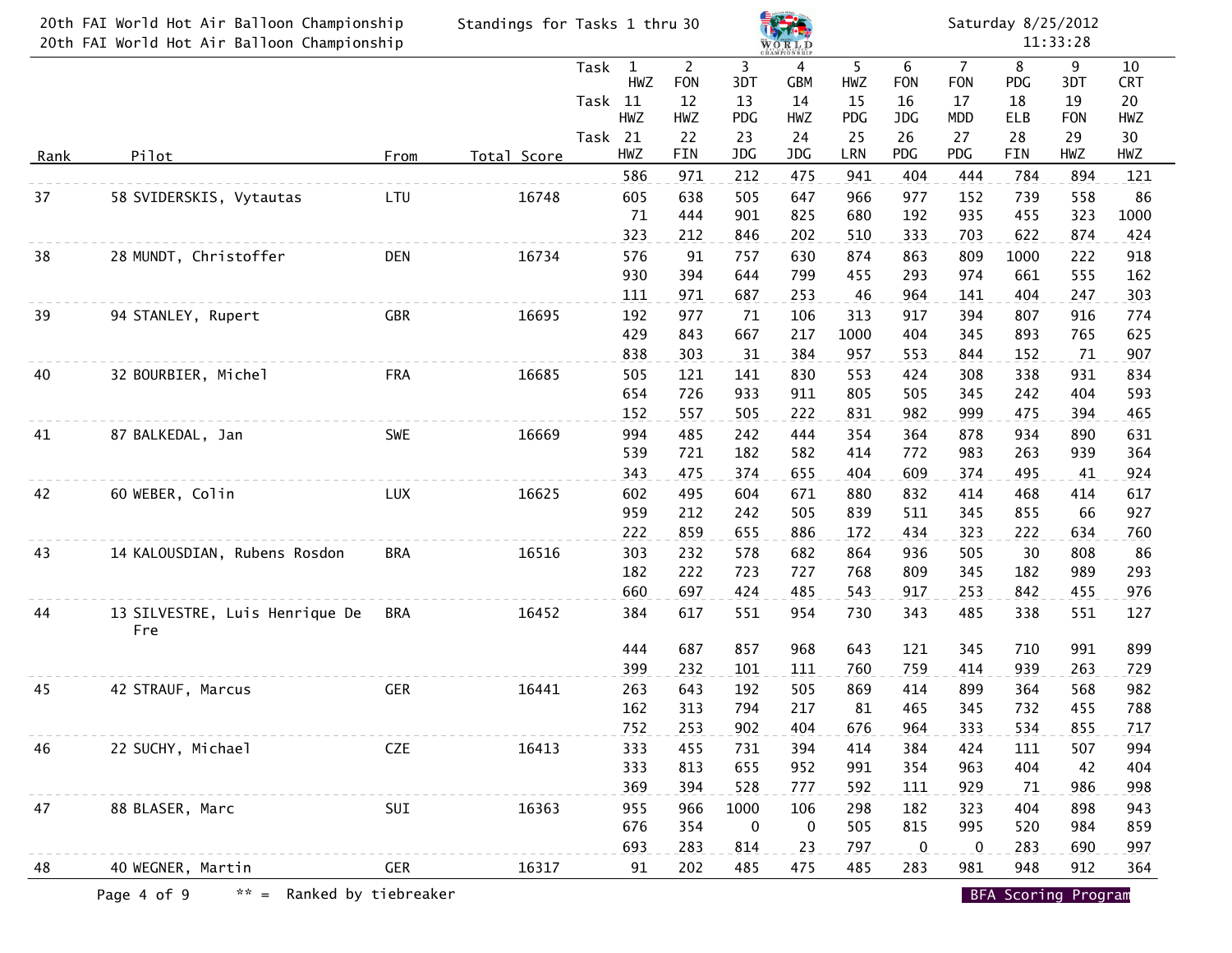| <b>CHAMPIONSHI</b><br>$\overline{2}$<br>3<br>5<br>6<br>$\overline{7}$<br>8<br>9<br>10<br>Task<br>1<br>4<br>HWZ<br><b>FON</b><br>HWZ<br>3DT<br>GBM<br><b>FON</b><br><b>FON</b><br><b>PDG</b><br>3DT<br><b>CRT</b><br>Task 11<br>14<br>12<br>15<br>18<br>19<br>20<br>13<br>16<br>17<br>HWZ<br>PDG<br>ELB<br>HWZ<br>HWZ<br><b>PDG</b><br>JDG<br><b>MDD</b><br><b>FON</b><br>HWZ<br>Task 21<br>25<br>30<br>22<br>23<br>24<br>26<br>27<br>28<br>29<br>PDG<br>HWZ<br>FIN<br>JDG<br>LRN<br>PDG<br>FIN<br>HWZ<br>HWZ<br>JDG<br>Pilot<br>Total Score<br><u>Rank</u><br>From<br>973<br>882<br>1000<br>293<br>736<br>273<br>217<br>345<br>923<br>485<br>641<br>971<br>242<br>709<br>30<br>333<br>584<br>807<br>465<br>182<br>65 BROEDERS, Henk<br>16228<br>343<br>162<br>283<br>434<br>263<br>49<br><b>NED</b><br>930<br>959<br>202<br>524<br>937<br>475<br>735<br>394<br>283<br>924<br>131<br>1000<br>345<br>990<br>343<br>953<br>989<br>670<br>786<br>131<br>313<br>163<br>293<br>273<br>1000<br>934<br>50<br>54 KODAMA, Yoshimi<br><b>JPN</b><br>16138<br>537<br>509<br>767<br>505<br>127<br>384<br>$-99$<br>778<br>780<br>377<br>429<br>843<br>774<br>217<br>495<br>869<br>345<br>121<br>354<br>624<br>994<br>698<br>404<br>971<br>495<br>404<br>460<br>225<br>817<br>16115<br>827<br>374<br>783<br>51<br>16 DA SILVA PASSOS, Fabio<br><b>BRA</b><br>605<br>571<br>897<br>955<br>217<br>465<br>162<br>876<br>954<br>673<br>449<br>900<br>839<br>131<br>345<br>71<br>66<br>313<br>602<br>950<br>455<br>902<br>505<br>106<br>712<br>62<br>348<br>52<br>82 LLADO, Carles<br><b>ESP</b><br>16112<br>819<br>222<br>384<br>187<br>730<br>81<br>967<br>424<br>890<br>111<br>495<br>379<br>152<br>995<br>533<br>247<br>345<br>898<br>515<br>885<br>998<br>505<br>505<br>404<br>556<br>685<br>987<br>599<br>61<br>553<br>27 MUNDT, Philip<br>16074<br>725<br>343<br>933<br>680<br>874<br>81<br>982<br>61<br>893<br>53<br><b>DEN</b><br>71<br>465<br>723<br>945<br>982<br>40<br>61<br>345<br>273<br>993<br>273<br>992<br>647<br>354<br>696<br>328<br>424<br>722<br>552<br>182<br>434<br>973<br>78 SORN, Slavko Avi<br>SL <sub>0</sub><br>15962<br>652<br>152<br>232<br>465<br>131<br>162<br>303<br>495<br>788<br>54<br>947<br>670<br>990<br>449<br>672<br>384<br>345<br>465<br>997<br>616<br>573<br>91<br>172<br>273<br>212<br>1000<br>717<br>880<br>757<br>399<br>5 ROBERTSON, Andrew<br><b>AUS</b><br>15928<br>806<br>978<br>404<br>444<br>141<br>830<br>55<br>404<br>585<br>745<br>1000<br>384<br>91<br>834<br>414<br>974<br>935<br>333<br>475<br>76<br>465<br>574<br>590<br>202<br>354<br>682<br>111<br>518<br>434<br>797<br>348<br>84 CARBONELL, Blai<br>15839<br>263<br>222<br>202<br>56<br><b>ESP</b><br>609<br>182<br>622<br>897<br>855<br>81<br>847<br>111<br>826<br>718<br>207<br>980<br>141<br>948<br>622<br>455<br>711<br>369<br>843<br>212<br>505<br>685<br>653<br>937<br>995<br>40<br>101<br>15833<br>444<br>735<br>202<br>343<br>197<br>712<br>222<br>694<br>485<br>86<br>57<br>41 WULFF, Martin<br><b>GER</b><br>253<br>933<br>894<br>905<br>959<br>966<br>152<br>911<br>213<br>746<br>672<br>222<br>927<br>424<br>111<br>172<br>852<br>121<br>313<br>967<br>947<br>355<br>273<br>683<br>283<br>414<br>141<br>212<br>881<br>58<br>47 CHARBONNIER, Igor<br>ITA<br>15700<br>640<br>833<br>354<br>152<br>384<br>384<br>76<br>687<br>987<br>111<br>668<br>965<br>814<br>333<br>30<br>656<br>744<br>423<br>509<br>861<br>900<br>770<br>59<br>86 EKSTEDT, Lars<br>SWE<br>15622<br>969<br>609<br>792<br>152<br>121<br>960<br>953<br>927<br>750<br>670<br>475<br>365<br>217<br>242<br>748<br>345<br>323<br>232<br>$-3$<br>308<br>162<br>162<br>960<br>460<br>866<br>508<br>595<br>323<br>661 | 20th FAI World Hot Air Balloon Championship<br>20th FAI World Hot Air Balloon Championship | Standings for Tasks 1 thru 30 |  |  |  | WORLD |  | Saturday 8/25/2012<br>11:33:28 |  |  |  |  |  |
|-------------------------------------------------------------------------------------------------------------------------------------------------------------------------------------------------------------------------------------------------------------------------------------------------------------------------------------------------------------------------------------------------------------------------------------------------------------------------------------------------------------------------------------------------------------------------------------------------------------------------------------------------------------------------------------------------------------------------------------------------------------------------------------------------------------------------------------------------------------------------------------------------------------------------------------------------------------------------------------------------------------------------------------------------------------------------------------------------------------------------------------------------------------------------------------------------------------------------------------------------------------------------------------------------------------------------------------------------------------------------------------------------------------------------------------------------------------------------------------------------------------------------------------------------------------------------------------------------------------------------------------------------------------------------------------------------------------------------------------------------------------------------------------------------------------------------------------------------------------------------------------------------------------------------------------------------------------------------------------------------------------------------------------------------------------------------------------------------------------------------------------------------------------------------------------------------------------------------------------------------------------------------------------------------------------------------------------------------------------------------------------------------------------------------------------------------------------------------------------------------------------------------------------------------------------------------------------------------------------------------------------------------------------------------------------------------------------------------------------------------------------------------------------------------------------------------------------------------------------------------------------------------------------------------------------------------------------------------------------------------------------------------------------------------------------------------------------------------------------------------------------------------------------------------------------------------------------------------------------------------------------------------------------------------------------------------------------------------------------------------------------------------------------------------------------------------------------------------------------------------------------------------------------------------------------------------------------------------------------------------------------------------------------------------------------|--------------------------------------------------------------------------------------------|-------------------------------|--|--|--|-------|--|--------------------------------|--|--|--|--|--|
|                                                                                                                                                                                                                                                                                                                                                                                                                                                                                                                                                                                                                                                                                                                                                                                                                                                                                                                                                                                                                                                                                                                                                                                                                                                                                                                                                                                                                                                                                                                                                                                                                                                                                                                                                                                                                                                                                                                                                                                                                                                                                                                                                                                                                                                                                                                                                                                                                                                                                                                                                                                                                                                                                                                                                                                                                                                                                                                                                                                                                                                                                                                                                                                                                                                                                                                                                                                                                                                                                                                                                                                                                                                                                     |                                                                                            |                               |  |  |  |       |  |                                |  |  |  |  |  |
|                                                                                                                                                                                                                                                                                                                                                                                                                                                                                                                                                                                                                                                                                                                                                                                                                                                                                                                                                                                                                                                                                                                                                                                                                                                                                                                                                                                                                                                                                                                                                                                                                                                                                                                                                                                                                                                                                                                                                                                                                                                                                                                                                                                                                                                                                                                                                                                                                                                                                                                                                                                                                                                                                                                                                                                                                                                                                                                                                                                                                                                                                                                                                                                                                                                                                                                                                                                                                                                                                                                                                                                                                                                                                     |                                                                                            |                               |  |  |  |       |  |                                |  |  |  |  |  |
|                                                                                                                                                                                                                                                                                                                                                                                                                                                                                                                                                                                                                                                                                                                                                                                                                                                                                                                                                                                                                                                                                                                                                                                                                                                                                                                                                                                                                                                                                                                                                                                                                                                                                                                                                                                                                                                                                                                                                                                                                                                                                                                                                                                                                                                                                                                                                                                                                                                                                                                                                                                                                                                                                                                                                                                                                                                                                                                                                                                                                                                                                                                                                                                                                                                                                                                                                                                                                                                                                                                                                                                                                                                                                     |                                                                                            |                               |  |  |  |       |  |                                |  |  |  |  |  |
|                                                                                                                                                                                                                                                                                                                                                                                                                                                                                                                                                                                                                                                                                                                                                                                                                                                                                                                                                                                                                                                                                                                                                                                                                                                                                                                                                                                                                                                                                                                                                                                                                                                                                                                                                                                                                                                                                                                                                                                                                                                                                                                                                                                                                                                                                                                                                                                                                                                                                                                                                                                                                                                                                                                                                                                                                                                                                                                                                                                                                                                                                                                                                                                                                                                                                                                                                                                                                                                                                                                                                                                                                                                                                     |                                                                                            |                               |  |  |  |       |  |                                |  |  |  |  |  |
|                                                                                                                                                                                                                                                                                                                                                                                                                                                                                                                                                                                                                                                                                                                                                                                                                                                                                                                                                                                                                                                                                                                                                                                                                                                                                                                                                                                                                                                                                                                                                                                                                                                                                                                                                                                                                                                                                                                                                                                                                                                                                                                                                                                                                                                                                                                                                                                                                                                                                                                                                                                                                                                                                                                                                                                                                                                                                                                                                                                                                                                                                                                                                                                                                                                                                                                                                                                                                                                                                                                                                                                                                                                                                     |                                                                                            |                               |  |  |  |       |  |                                |  |  |  |  |  |
|                                                                                                                                                                                                                                                                                                                                                                                                                                                                                                                                                                                                                                                                                                                                                                                                                                                                                                                                                                                                                                                                                                                                                                                                                                                                                                                                                                                                                                                                                                                                                                                                                                                                                                                                                                                                                                                                                                                                                                                                                                                                                                                                                                                                                                                                                                                                                                                                                                                                                                                                                                                                                                                                                                                                                                                                                                                                                                                                                                                                                                                                                                                                                                                                                                                                                                                                                                                                                                                                                                                                                                                                                                                                                     |                                                                                            |                               |  |  |  |       |  |                                |  |  |  |  |  |
|                                                                                                                                                                                                                                                                                                                                                                                                                                                                                                                                                                                                                                                                                                                                                                                                                                                                                                                                                                                                                                                                                                                                                                                                                                                                                                                                                                                                                                                                                                                                                                                                                                                                                                                                                                                                                                                                                                                                                                                                                                                                                                                                                                                                                                                                                                                                                                                                                                                                                                                                                                                                                                                                                                                                                                                                                                                                                                                                                                                                                                                                                                                                                                                                                                                                                                                                                                                                                                                                                                                                                                                                                                                                                     |                                                                                            |                               |  |  |  |       |  |                                |  |  |  |  |  |
|                                                                                                                                                                                                                                                                                                                                                                                                                                                                                                                                                                                                                                                                                                                                                                                                                                                                                                                                                                                                                                                                                                                                                                                                                                                                                                                                                                                                                                                                                                                                                                                                                                                                                                                                                                                                                                                                                                                                                                                                                                                                                                                                                                                                                                                                                                                                                                                                                                                                                                                                                                                                                                                                                                                                                                                                                                                                                                                                                                                                                                                                                                                                                                                                                                                                                                                                                                                                                                                                                                                                                                                                                                                                                     |                                                                                            |                               |  |  |  |       |  |                                |  |  |  |  |  |
|                                                                                                                                                                                                                                                                                                                                                                                                                                                                                                                                                                                                                                                                                                                                                                                                                                                                                                                                                                                                                                                                                                                                                                                                                                                                                                                                                                                                                                                                                                                                                                                                                                                                                                                                                                                                                                                                                                                                                                                                                                                                                                                                                                                                                                                                                                                                                                                                                                                                                                                                                                                                                                                                                                                                                                                                                                                                                                                                                                                                                                                                                                                                                                                                                                                                                                                                                                                                                                                                                                                                                                                                                                                                                     |                                                                                            |                               |  |  |  |       |  |                                |  |  |  |  |  |
|                                                                                                                                                                                                                                                                                                                                                                                                                                                                                                                                                                                                                                                                                                                                                                                                                                                                                                                                                                                                                                                                                                                                                                                                                                                                                                                                                                                                                                                                                                                                                                                                                                                                                                                                                                                                                                                                                                                                                                                                                                                                                                                                                                                                                                                                                                                                                                                                                                                                                                                                                                                                                                                                                                                                                                                                                                                                                                                                                                                                                                                                                                                                                                                                                                                                                                                                                                                                                                                                                                                                                                                                                                                                                     |                                                                                            |                               |  |  |  |       |  |                                |  |  |  |  |  |
|                                                                                                                                                                                                                                                                                                                                                                                                                                                                                                                                                                                                                                                                                                                                                                                                                                                                                                                                                                                                                                                                                                                                                                                                                                                                                                                                                                                                                                                                                                                                                                                                                                                                                                                                                                                                                                                                                                                                                                                                                                                                                                                                                                                                                                                                                                                                                                                                                                                                                                                                                                                                                                                                                                                                                                                                                                                                                                                                                                                                                                                                                                                                                                                                                                                                                                                                                                                                                                                                                                                                                                                                                                                                                     |                                                                                            |                               |  |  |  |       |  |                                |  |  |  |  |  |
|                                                                                                                                                                                                                                                                                                                                                                                                                                                                                                                                                                                                                                                                                                                                                                                                                                                                                                                                                                                                                                                                                                                                                                                                                                                                                                                                                                                                                                                                                                                                                                                                                                                                                                                                                                                                                                                                                                                                                                                                                                                                                                                                                                                                                                                                                                                                                                                                                                                                                                                                                                                                                                                                                                                                                                                                                                                                                                                                                                                                                                                                                                                                                                                                                                                                                                                                                                                                                                                                                                                                                                                                                                                                                     |                                                                                            |                               |  |  |  |       |  |                                |  |  |  |  |  |
|                                                                                                                                                                                                                                                                                                                                                                                                                                                                                                                                                                                                                                                                                                                                                                                                                                                                                                                                                                                                                                                                                                                                                                                                                                                                                                                                                                                                                                                                                                                                                                                                                                                                                                                                                                                                                                                                                                                                                                                                                                                                                                                                                                                                                                                                                                                                                                                                                                                                                                                                                                                                                                                                                                                                                                                                                                                                                                                                                                                                                                                                                                                                                                                                                                                                                                                                                                                                                                                                                                                                                                                                                                                                                     |                                                                                            |                               |  |  |  |       |  |                                |  |  |  |  |  |
|                                                                                                                                                                                                                                                                                                                                                                                                                                                                                                                                                                                                                                                                                                                                                                                                                                                                                                                                                                                                                                                                                                                                                                                                                                                                                                                                                                                                                                                                                                                                                                                                                                                                                                                                                                                                                                                                                                                                                                                                                                                                                                                                                                                                                                                                                                                                                                                                                                                                                                                                                                                                                                                                                                                                                                                                                                                                                                                                                                                                                                                                                                                                                                                                                                                                                                                                                                                                                                                                                                                                                                                                                                                                                     |                                                                                            |                               |  |  |  |       |  |                                |  |  |  |  |  |
|                                                                                                                                                                                                                                                                                                                                                                                                                                                                                                                                                                                                                                                                                                                                                                                                                                                                                                                                                                                                                                                                                                                                                                                                                                                                                                                                                                                                                                                                                                                                                                                                                                                                                                                                                                                                                                                                                                                                                                                                                                                                                                                                                                                                                                                                                                                                                                                                                                                                                                                                                                                                                                                                                                                                                                                                                                                                                                                                                                                                                                                                                                                                                                                                                                                                                                                                                                                                                                                                                                                                                                                                                                                                                     |                                                                                            |                               |  |  |  |       |  |                                |  |  |  |  |  |
|                                                                                                                                                                                                                                                                                                                                                                                                                                                                                                                                                                                                                                                                                                                                                                                                                                                                                                                                                                                                                                                                                                                                                                                                                                                                                                                                                                                                                                                                                                                                                                                                                                                                                                                                                                                                                                                                                                                                                                                                                                                                                                                                                                                                                                                                                                                                                                                                                                                                                                                                                                                                                                                                                                                                                                                                                                                                                                                                                                                                                                                                                                                                                                                                                                                                                                                                                                                                                                                                                                                                                                                                                                                                                     |                                                                                            |                               |  |  |  |       |  |                                |  |  |  |  |  |
|                                                                                                                                                                                                                                                                                                                                                                                                                                                                                                                                                                                                                                                                                                                                                                                                                                                                                                                                                                                                                                                                                                                                                                                                                                                                                                                                                                                                                                                                                                                                                                                                                                                                                                                                                                                                                                                                                                                                                                                                                                                                                                                                                                                                                                                                                                                                                                                                                                                                                                                                                                                                                                                                                                                                                                                                                                                                                                                                                                                                                                                                                                                                                                                                                                                                                                                                                                                                                                                                                                                                                                                                                                                                                     |                                                                                            |                               |  |  |  |       |  |                                |  |  |  |  |  |
|                                                                                                                                                                                                                                                                                                                                                                                                                                                                                                                                                                                                                                                                                                                                                                                                                                                                                                                                                                                                                                                                                                                                                                                                                                                                                                                                                                                                                                                                                                                                                                                                                                                                                                                                                                                                                                                                                                                                                                                                                                                                                                                                                                                                                                                                                                                                                                                                                                                                                                                                                                                                                                                                                                                                                                                                                                                                                                                                                                                                                                                                                                                                                                                                                                                                                                                                                                                                                                                                                                                                                                                                                                                                                     |                                                                                            |                               |  |  |  |       |  |                                |  |  |  |  |  |
|                                                                                                                                                                                                                                                                                                                                                                                                                                                                                                                                                                                                                                                                                                                                                                                                                                                                                                                                                                                                                                                                                                                                                                                                                                                                                                                                                                                                                                                                                                                                                                                                                                                                                                                                                                                                                                                                                                                                                                                                                                                                                                                                                                                                                                                                                                                                                                                                                                                                                                                                                                                                                                                                                                                                                                                                                                                                                                                                                                                                                                                                                                                                                                                                                                                                                                                                                                                                                                                                                                                                                                                                                                                                                     |                                                                                            |                               |  |  |  |       |  |                                |  |  |  |  |  |
|                                                                                                                                                                                                                                                                                                                                                                                                                                                                                                                                                                                                                                                                                                                                                                                                                                                                                                                                                                                                                                                                                                                                                                                                                                                                                                                                                                                                                                                                                                                                                                                                                                                                                                                                                                                                                                                                                                                                                                                                                                                                                                                                                                                                                                                                                                                                                                                                                                                                                                                                                                                                                                                                                                                                                                                                                                                                                                                                                                                                                                                                                                                                                                                                                                                                                                                                                                                                                                                                                                                                                                                                                                                                                     |                                                                                            |                               |  |  |  |       |  |                                |  |  |  |  |  |
|                                                                                                                                                                                                                                                                                                                                                                                                                                                                                                                                                                                                                                                                                                                                                                                                                                                                                                                                                                                                                                                                                                                                                                                                                                                                                                                                                                                                                                                                                                                                                                                                                                                                                                                                                                                                                                                                                                                                                                                                                                                                                                                                                                                                                                                                                                                                                                                                                                                                                                                                                                                                                                                                                                                                                                                                                                                                                                                                                                                                                                                                                                                                                                                                                                                                                                                                                                                                                                                                                                                                                                                                                                                                                     |                                                                                            |                               |  |  |  |       |  |                                |  |  |  |  |  |
|                                                                                                                                                                                                                                                                                                                                                                                                                                                                                                                                                                                                                                                                                                                                                                                                                                                                                                                                                                                                                                                                                                                                                                                                                                                                                                                                                                                                                                                                                                                                                                                                                                                                                                                                                                                                                                                                                                                                                                                                                                                                                                                                                                                                                                                                                                                                                                                                                                                                                                                                                                                                                                                                                                                                                                                                                                                                                                                                                                                                                                                                                                                                                                                                                                                                                                                                                                                                                                                                                                                                                                                                                                                                                     |                                                                                            |                               |  |  |  |       |  |                                |  |  |  |  |  |
|                                                                                                                                                                                                                                                                                                                                                                                                                                                                                                                                                                                                                                                                                                                                                                                                                                                                                                                                                                                                                                                                                                                                                                                                                                                                                                                                                                                                                                                                                                                                                                                                                                                                                                                                                                                                                                                                                                                                                                                                                                                                                                                                                                                                                                                                                                                                                                                                                                                                                                                                                                                                                                                                                                                                                                                                                                                                                                                                                                                                                                                                                                                                                                                                                                                                                                                                                                                                                                                                                                                                                                                                                                                                                     |                                                                                            |                               |  |  |  |       |  |                                |  |  |  |  |  |
|                                                                                                                                                                                                                                                                                                                                                                                                                                                                                                                                                                                                                                                                                                                                                                                                                                                                                                                                                                                                                                                                                                                                                                                                                                                                                                                                                                                                                                                                                                                                                                                                                                                                                                                                                                                                                                                                                                                                                                                                                                                                                                                                                                                                                                                                                                                                                                                                                                                                                                                                                                                                                                                                                                                                                                                                                                                                                                                                                                                                                                                                                                                                                                                                                                                                                                                                                                                                                                                                                                                                                                                                                                                                                     |                                                                                            |                               |  |  |  |       |  |                                |  |  |  |  |  |
|                                                                                                                                                                                                                                                                                                                                                                                                                                                                                                                                                                                                                                                                                                                                                                                                                                                                                                                                                                                                                                                                                                                                                                                                                                                                                                                                                                                                                                                                                                                                                                                                                                                                                                                                                                                                                                                                                                                                                                                                                                                                                                                                                                                                                                                                                                                                                                                                                                                                                                                                                                                                                                                                                                                                                                                                                                                                                                                                                                                                                                                                                                                                                                                                                                                                                                                                                                                                                                                                                                                                                                                                                                                                                     |                                                                                            |                               |  |  |  |       |  |                                |  |  |  |  |  |
|                                                                                                                                                                                                                                                                                                                                                                                                                                                                                                                                                                                                                                                                                                                                                                                                                                                                                                                                                                                                                                                                                                                                                                                                                                                                                                                                                                                                                                                                                                                                                                                                                                                                                                                                                                                                                                                                                                                                                                                                                                                                                                                                                                                                                                                                                                                                                                                                                                                                                                                                                                                                                                                                                                                                                                                                                                                                                                                                                                                                                                                                                                                                                                                                                                                                                                                                                                                                                                                                                                                                                                                                                                                                                     |                                                                                            |                               |  |  |  |       |  |                                |  |  |  |  |  |
|                                                                                                                                                                                                                                                                                                                                                                                                                                                                                                                                                                                                                                                                                                                                                                                                                                                                                                                                                                                                                                                                                                                                                                                                                                                                                                                                                                                                                                                                                                                                                                                                                                                                                                                                                                                                                                                                                                                                                                                                                                                                                                                                                                                                                                                                                                                                                                                                                                                                                                                                                                                                                                                                                                                                                                                                                                                                                                                                                                                                                                                                                                                                                                                                                                                                                                                                                                                                                                                                                                                                                                                                                                                                                     |                                                                                            |                               |  |  |  |       |  |                                |  |  |  |  |  |
|                                                                                                                                                                                                                                                                                                                                                                                                                                                                                                                                                                                                                                                                                                                                                                                                                                                                                                                                                                                                                                                                                                                                                                                                                                                                                                                                                                                                                                                                                                                                                                                                                                                                                                                                                                                                                                                                                                                                                                                                                                                                                                                                                                                                                                                                                                                                                                                                                                                                                                                                                                                                                                                                                                                                                                                                                                                                                                                                                                                                                                                                                                                                                                                                                                                                                                                                                                                                                                                                                                                                                                                                                                                                                     |                                                                                            |                               |  |  |  |       |  |                                |  |  |  |  |  |
|                                                                                                                                                                                                                                                                                                                                                                                                                                                                                                                                                                                                                                                                                                                                                                                                                                                                                                                                                                                                                                                                                                                                                                                                                                                                                                                                                                                                                                                                                                                                                                                                                                                                                                                                                                                                                                                                                                                                                                                                                                                                                                                                                                                                                                                                                                                                                                                                                                                                                                                                                                                                                                                                                                                                                                                                                                                                                                                                                                                                                                                                                                                                                                                                                                                                                                                                                                                                                                                                                                                                                                                                                                                                                     |                                                                                            |                               |  |  |  |       |  |                                |  |  |  |  |  |
|                                                                                                                                                                                                                                                                                                                                                                                                                                                                                                                                                                                                                                                                                                                                                                                                                                                                                                                                                                                                                                                                                                                                                                                                                                                                                                                                                                                                                                                                                                                                                                                                                                                                                                                                                                                                                                                                                                                                                                                                                                                                                                                                                                                                                                                                                                                                                                                                                                                                                                                                                                                                                                                                                                                                                                                                                                                                                                                                                                                                                                                                                                                                                                                                                                                                                                                                                                                                                                                                                                                                                                                                                                                                                     |                                                                                            |                               |  |  |  |       |  |                                |  |  |  |  |  |
|                                                                                                                                                                                                                                                                                                                                                                                                                                                                                                                                                                                                                                                                                                                                                                                                                                                                                                                                                                                                                                                                                                                                                                                                                                                                                                                                                                                                                                                                                                                                                                                                                                                                                                                                                                                                                                                                                                                                                                                                                                                                                                                                                                                                                                                                                                                                                                                                                                                                                                                                                                                                                                                                                                                                                                                                                                                                                                                                                                                                                                                                                                                                                                                                                                                                                                                                                                                                                                                                                                                                                                                                                                                                                     |                                                                                            |                               |  |  |  |       |  |                                |  |  |  |  |  |
|                                                                                                                                                                                                                                                                                                                                                                                                                                                                                                                                                                                                                                                                                                                                                                                                                                                                                                                                                                                                                                                                                                                                                                                                                                                                                                                                                                                                                                                                                                                                                                                                                                                                                                                                                                                                                                                                                                                                                                                                                                                                                                                                                                                                                                                                                                                                                                                                                                                                                                                                                                                                                                                                                                                                                                                                                                                                                                                                                                                                                                                                                                                                                                                                                                                                                                                                                                                                                                                                                                                                                                                                                                                                                     |                                                                                            |                               |  |  |  |       |  |                                |  |  |  |  |  |
|                                                                                                                                                                                                                                                                                                                                                                                                                                                                                                                                                                                                                                                                                                                                                                                                                                                                                                                                                                                                                                                                                                                                                                                                                                                                                                                                                                                                                                                                                                                                                                                                                                                                                                                                                                                                                                                                                                                                                                                                                                                                                                                                                                                                                                                                                                                                                                                                                                                                                                                                                                                                                                                                                                                                                                                                                                                                                                                                                                                                                                                                                                                                                                                                                                                                                                                                                                                                                                                                                                                                                                                                                                                                                     |                                                                                            |                               |  |  |  |       |  |                                |  |  |  |  |  |
|                                                                                                                                                                                                                                                                                                                                                                                                                                                                                                                                                                                                                                                                                                                                                                                                                                                                                                                                                                                                                                                                                                                                                                                                                                                                                                                                                                                                                                                                                                                                                                                                                                                                                                                                                                                                                                                                                                                                                                                                                                                                                                                                                                                                                                                                                                                                                                                                                                                                                                                                                                                                                                                                                                                                                                                                                                                                                                                                                                                                                                                                                                                                                                                                                                                                                                                                                                                                                                                                                                                                                                                                                                                                                     |                                                                                            |                               |  |  |  |       |  |                                |  |  |  |  |  |
|                                                                                                                                                                                                                                                                                                                                                                                                                                                                                                                                                                                                                                                                                                                                                                                                                                                                                                                                                                                                                                                                                                                                                                                                                                                                                                                                                                                                                                                                                                                                                                                                                                                                                                                                                                                                                                                                                                                                                                                                                                                                                                                                                                                                                                                                                                                                                                                                                                                                                                                                                                                                                                                                                                                                                                                                                                                                                                                                                                                                                                                                                                                                                                                                                                                                                                                                                                                                                                                                                                                                                                                                                                                                                     |                                                                                            |                               |  |  |  |       |  |                                |  |  |  |  |  |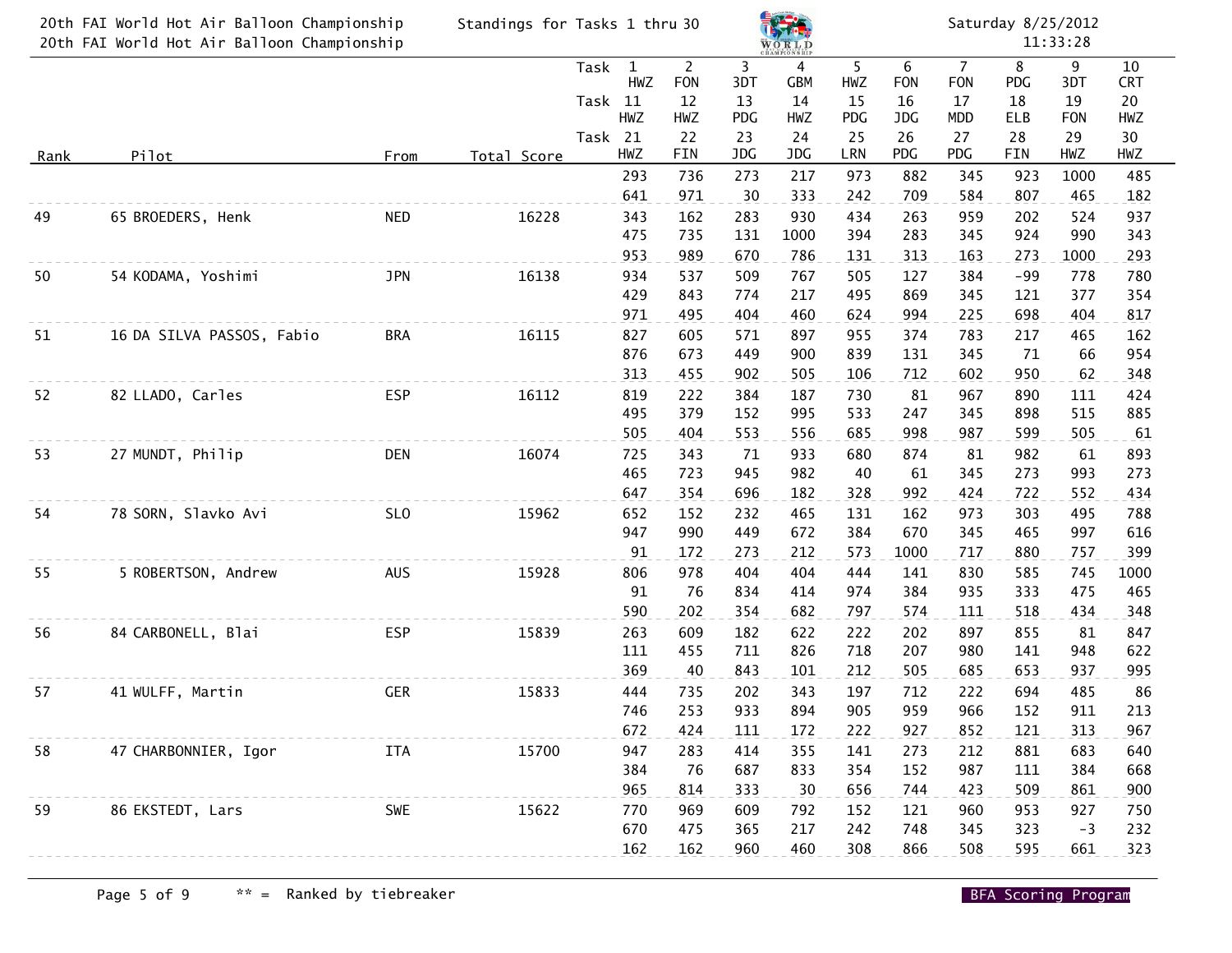|      | 20th FAI World Hot Air Balloon Championship | Standings for Tasks 1 thru 30 |             |         |                     |                    |            |                 |             |                 | Saturday 8/25/2012           |                 |            |                  |  |
|------|---------------------------------------------|-------------------------------|-------------|---------|---------------------|--------------------|------------|-----------------|-------------|-----------------|------------------------------|-----------------|------------|------------------|--|
|      | 20th FAI World Hot Air Balloon Championship |                               |             |         |                     |                    |            | WORLD           |             |                 |                              |                 | 11:33:28   |                  |  |
|      |                                             |                               |             | Task    | $\mathbf{1}$<br>HWZ | $2^{\circ}$<br>FON | 3<br>3DT   | 4<br><b>GBM</b> | 5<br>HWZ    | 6<br><b>FON</b> | $\overline{7}$<br><b>FON</b> | 8<br><b>PDG</b> | 9<br>3DT   | 10<br><b>CRT</b> |  |
|      |                                             |                               |             | Task 11 |                     | 12                 | 13         | 14              | 15          | 16              | 17                           | 18              | 19         | 20               |  |
|      |                                             |                               |             |         | HWZ                 | HWZ                | <b>PDG</b> | HWZ             | PDG         | JDG             | <b>MDD</b>                   | ELB             | <b>FON</b> | HWZ              |  |
| Rank | Pilot                                       | From                          | Total Score | Task 21 | HWZ                 | 22<br>FIN          | 23<br>JDG  | 24<br>JDG       | 25<br>LRN   | 26<br>PDG       | 27<br>PDG                    | 28<br>FIN       | 29<br>HWZ  | 30<br>HWZ        |  |
| 60   | 77 KULKOV, Andrey                           | <b>RUS</b>                    | 15610       |         | 61                  | 978                | 71         | 737             | 298         | 813             | 929                          | 963             | 20         | 354              |  |
|      |                                             |                               |             |         | 714                 | 687                | 853        | $-4$            | 895         | 962             | 345                          | 101             | 999        | 333              |  |
|      |                                             |                               |             |         | 101                 | 600                | 475        | 263             | 792         | 81              | 495                          | 588             | 954        | 152              |  |
| 61   | 52 SUE, Tetsuhiro                           | <b>JPN</b>                    | 15595       |         | 895                 | 394                | 495        | 985             | 81          | 835             | 770                          | 512             | 374        | 212              |  |
|      |                                             |                               |             |         | 212                 | 323                | 232        | 803             | 609         | 949             | 987                          | 773             | 192        | 222              |  |
|      |                                             |                               |             |         | 470                 | 544                | 716        | 791             | 612         | 224             | 313                          | 878             | 152        | 40               |  |
| 62   | 9 VLEGELS, Steven                           | <b>BEL</b>                    | 15241       |         | 475<br>880          | 505<br>667         | 162<br>313 | 106<br>217      | 162<br>879  | 938<br>495      | 308<br>245                   | 671<br>775      | 533<br>578 | 172<br>516       |  |
|      |                                             |                               |             |         | 858                 | 838                | 232        | 715             | 394         | 101             | 988                          | 851             | 172        | 495              |  |
| 63   | 11 TIMMERS, Jan                             | <b>BEL</b>                    | 15181       |         | 182                 | 182                | 222        | 880             | 888         | 30              | 20                           | 152             | 384        | 915              |  |
|      |                                             |                               |             |         | 806                 | 513                | 877        | 217             | 649         | 455             | 949                          | 624             | 364        | 141              |  |
|      |                                             |                               |             |         | 976                 | 572                | 874        | 781             | 253         | 988             | 404                          | 202             | $-55$      | 736              |  |
| 64   | 34 MESSINES, François                       | <b>FRA</b>                    | 15134       |         | 222                 | 364                | 526        | 364             | 40          | 293             | 699                          | 142             | 303        | 896              |  |
|      |                                             |                               |             |         | 354                 | 885                | 929        | 784             | 444         | 485             | 345                          | 798             | 131        | 639              |  |
|      |                                             |                               |             |         | 212                 | 822                | 495        | 528             | 343         | 263             | 202                          | 887             | 919        | 820              |  |
| 65   | 85 ARACIL, Ricardo                          | <b>ESP</b>                    | 15095       |         | 907                 | 955                | 553        | 639             | <u> 111</u> | 192             | 283                          | 681             | 263        | 997              |  |
|      |                                             |                               |             |         | 313                 | 870                | 1000       | 690             | 713         | 586             | 345                          | 202             | 988        | 20               |  |
|      |                                             |                               |             |         | 953                 | 681                | 414        | 152             | 91          | 172             | 162                          | 374             | 283        | 505              |  |
| 66   | 10 DE COCK, Philippe                        | <b>BEL</b>                    | 14739       |         | 51                  | 172                | 172        | 232             | 826         | 40              | 854                          | 465             | 603        | 718              |  |
|      |                                             |                               |             |         | 677                 | 897                | 263        | 933             | 776         | 424             | 803                          | 950             | 374        | 475              |  |
|      |                                             |                               |             |         | 202                 | 777                | 71         | 343             | 364         | 71              | 364                          | 928             | 343        | 571              |  |
| 67   | 50 ISAKARI, Kazuyasu                        | <b>JPN</b>                    | 14680       |         | 961<br>936          | 820<br>909         | 639        | 223<br>217      | 273<br>293  | 111<br>162      | 952<br>345                   | 924<br>475      | 394<br>900 | 86<br>719        |  |
|      |                                             |                               |             |         | 670                 | 911                | 91<br>91   | 826             | 304         | 293             | 640                          | 162             | 111        | 242              |  |
| 68   | 43 SIEBEL, Thomas                           | <b>GER</b>                    | 14651       |         | 20                  | 253                | 354        | 106             | 30          | 976             | 51                           | 563             | 539        | 830              |  |
|      |                                             |                               |             |         | 404                 | 721                | 731        | 566             | 71          | 971             | 577                          | 537             | 993        | 414              |  |
|      |                                             |                               |             |         | 470                 | 600                | 394        | 283             | 46          | 763             | 760                          | 861             | 323        | 444              |  |
| 69   | 39 BORGMEIER, Matthias                      | GER                           | 14591       |         | 172                 | 242                | 677        | 106             | 374         | 835             | 654                          | 263             | 475        | 343              |  |
|      |                                             |                               |             |         | 520                 | 152                | 889        | 434             | 649         | 717             | 345                          | 929             | 880        | 495              |  |
|      |                                             |                               |             |         | 242                 | 622                | 182        | 902             | 612         | 981             | 374                          | 141             | 162        | 222              |  |
| 70   | 67 STUIVER, Bert                            | <b>Example 2018</b> NED       | 14431       |         | 513                 | 976                | 212        | 313             | 283         | 354             | 475                          | 967             | 461        | 293              |  |
|      |                                             |                               |             |         | 907                 | 727                | 434        | 217             | 111         | 475             | 345                          | 71              | 966        | 121              |  |
|      |                                             |                               |             |         | 737                 | 81                 | 759        | 719             | 514         | 956             | 283                          | 91              | 959        | 111              |  |
| 71   | 35 PACAUD, Laurent                          | FRA                           | 14325       |         | 141                 | 960                | 424        | 384             | 242         | 71              | 285                          | 561             | 590        | 86               |  |
|      |                                             |                               |             |         | 81                  | 131                | 566        | 895             | 851         | 313             | 345                          | 812             | 141        | 808              |  |
|      |                                             |                               |             |         | 955                 | 753                | 514        | 576             | 483         | 212             | 811                          | 384             | 859        | 91               |  |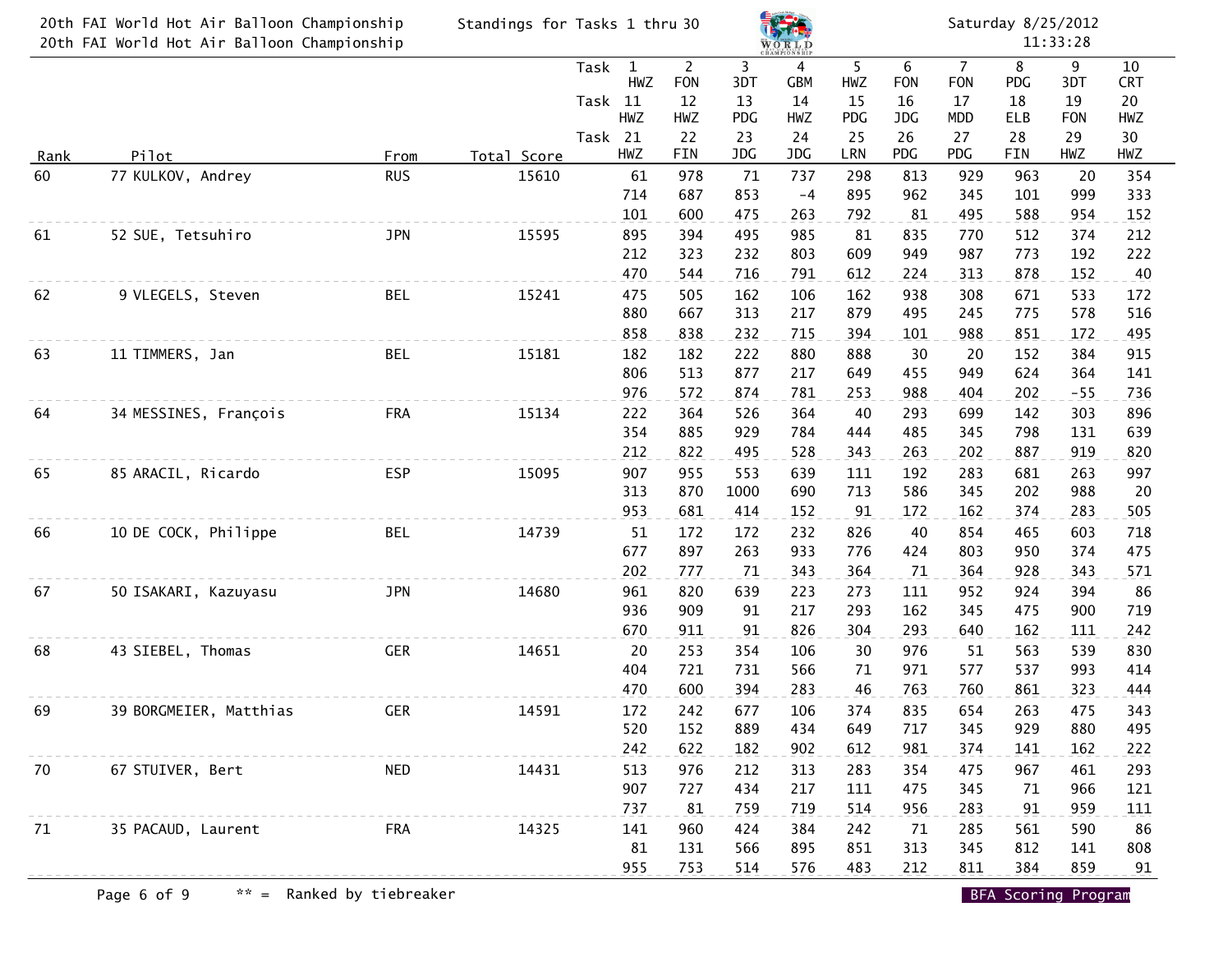|    | 20th FAI World Hot Air Balloon Championship<br>20th FAI World Hot Air Balloon Championship | Standings for Tasks 1 thru 30 |             |                                                                 |                                              | <b>WORLD</b><br>CHAMPIONSHIP                    |                                    |                             | Saturday 8/25/2012<br>11:33:29     |                                                 |                             |                                    |                                     |  |
|----|--------------------------------------------------------------------------------------------|-------------------------------|-------------|-----------------------------------------------------------------|----------------------------------------------|-------------------------------------------------|------------------------------------|-----------------------------|------------------------------------|-------------------------------------------------|-----------------------------|------------------------------------|-------------------------------------|--|
|    | Pilot<br><u>Rank</u>                                                                       |                               |             | Task<br>$\mathbf{1}$<br>HWZ<br>Task 11<br><b>HWZ</b><br>Task 21 | $2^{\circ}$<br><b>FON</b><br>12<br>HWZ<br>22 | $\overline{3}$<br>3DT<br>13<br><b>PDG</b><br>23 | 4<br><b>GBM</b><br>14<br>HWZ<br>24 | 5<br>HWZ<br>15<br>PDG<br>25 | 6<br><b>FON</b><br>16<br>JDG<br>26 | $\overline{7}$<br><b>FON</b><br>17<br>MDD<br>27 | 8<br>PDG<br>18<br>ELB<br>28 | 9<br>3DT<br>19<br><b>FON</b><br>29 | 10<br><b>CRT</b><br>20<br>HWZ<br>30 |  |
|    |                                                                                            | From                          | Total Score | HWZ                                                             | FIN                                          | JDG                                             | JDG                                | LRN                         | PDG                                | PDG                                             | FIN                         | HWZ                                | HWZ                                 |  |
| 72 | 57 LYCIUS, Mindaugas                                                                       | LTU                           | 14098       | 882<br>343<br>263                                               | 533<br>693<br>550                            | 530<br>564<br>293                               | 106<br>217<br>434                  | 101<br>465<br>232           | 242<br>808<br>141                  | 141<br>345<br>974                               | 131<br>557<br>627           | 805<br>212<br>994                  | 475<br>985<br>455                   |  |
| 73 | 61 BETZEN, Nico                                                                            | LUX                           | 13990       | 374<br>323<br>424                                               | 429<br>172                                   | 629<br>419                                      | 975<br>217                         | 343<br>172                  | 313<br>247                         | 906<br>345                                      | 972<br>816                  | 600<br>641                         | 573<br>770                          |  |
| 74 | 19 XIANG, Liu                                                                              | <b>CHN</b>                    | 13965       | 152<br>622                                                      | 690<br>51<br>66                              | 666<br>323<br>751                               | 40<br>961<br>798                   | 308<br>678<br>540           | 152<br>444<br>101                  | 685<br>172<br>843                               | 424<br>948<br>590           | 224<br>404<br>66                   | 141<br>604<br>444                   |  |
| 75 | 70 JAGODZIK, Zbigniew                                                                      | POL                           | 13504       | 455<br>455<br>839<br>670                                        | 242<br>131<br>826<br>984                     | 485<br>71<br>$-16$<br>983                       | 869<br>222<br>$-282$<br>872        | 455<br>982<br>212<br>182    | 182<br>649<br>141<br>359           | 293<br>434<br>889<br>131                        | 263<br>132<br>212<br>695    | 333<br>333<br>424<br>293           | 830<br>768<br>534<br>379            |  |
| 76 | 89 MACKINGA, Shawn                                                                         | SUI                           | 13317       | 966<br>842<br>131                                               | 812<br>424<br>101                            | 394<br>51<br>693                                | 106<br>505<br>724                  | 61<br>273<br>950            | 61<br>91<br>343                    | 333<br>345<br>121                               | 769<br>354<br>61            | 364<br>892<br>829                  | 414<br>994<br>313                   |  |
| 77 | 72 CHOMA, Beata                                                                            | POL                           | 13202       | 283<br>227<br>814                                               | 111<br>978<br>615                            | 71<br>509<br>525                                | 308<br>990<br>782                  | 455<br>152<br>106           | 994<br>247<br>121                  | 419<br>986<br>263                               | 500<br>192<br>534           | 253<br>434<br>923                  | 86<br>51<br>273                     |  |
| 78 | 18 RICHIE, William Dale                                                                    | CAN                           | 12626       | 212<br>394<br>$-309$                                            | 333<br>434<br>20                             | 465<br>949<br>923                               | 780<br>217<br>71                   | 333<br>232<br>21            | 849<br>247<br>988                  | 202<br>345<br>35                                | 354<br>162<br>505           | 691<br>968<br>974                  | 384<br>111<br>736                   |  |
| 79 | 7 SCHRANK, Werner                                                                          | AUT                           | 12262       | 121<br>699<br>1000                                              | 957<br>723<br>61                             | 303<br>192<br>152                               | 389<br>217<br>141                  | 567<br>0<br>444             | 973<br>0<br>273                    | 101<br>0<br>996                                 | 891<br>$\pmb{0}$<br>787     | 505<br>$\mathbf 0$<br>475          | 654<br>242<br>399                   |  |
| 80 | 25 SKORPIK, Miloslav                                                                       | <b>CZE</b>                    | 12148       | 131<br>263<br>54                                                | 51<br>273<br>152                             | 71<br>495<br>222                                | 975<br>217<br>613                  | 475<br>374<br>637           | 973<br>414<br>455                  | 192<br>958<br>91                                | 217<br>485<br>364           | 894<br>293<br>303                  | 86<br>845<br>575                    |  |
| 81 | 91 MESSNER, Martin                                                                         | SUI                           | 12135       | 354<br>242<br>946                                               | 73<br>242<br>263                             | 253<br>202<br>121                               | 106<br>595<br>313                  | 902<br>693<br>703           | 706<br>923<br>61                   | 653<br>866<br>999                               | 20<br>444<br>30             | 444<br>66<br>30                    | 753<br>81<br>51                     |  |
| 82 | 48 MARANGONI, Mirko                                                                        | <b>ITA</b>                    | 11911       | 887<br>$\mathbf 0$<br>866                                       | 303<br>$\overline{\mathbf{0}}$<br>485        | 595<br>$-15$<br>364                             | 106<br>424<br>761                  | 212<br>333<br>429           | 212<br>623<br>384                  | 247<br>345<br>755                               | 781<br>424<br>333           | 907<br>162<br>121                  | $\mathbf 0$<br>736<br>131           |  |
| 83 | 66 KOOISTRA, Johannes                                                                      | <b>NED</b>                    | 11302       | 101<br>131                                                      | 323<br>232                                   | 273<br>212                                      | 691<br>485                         | 982<br>202                  | 944<br>374                         | 162<br>345                                      | 242<br>283                  | 71<br>985                          | 303<br>152                          |  |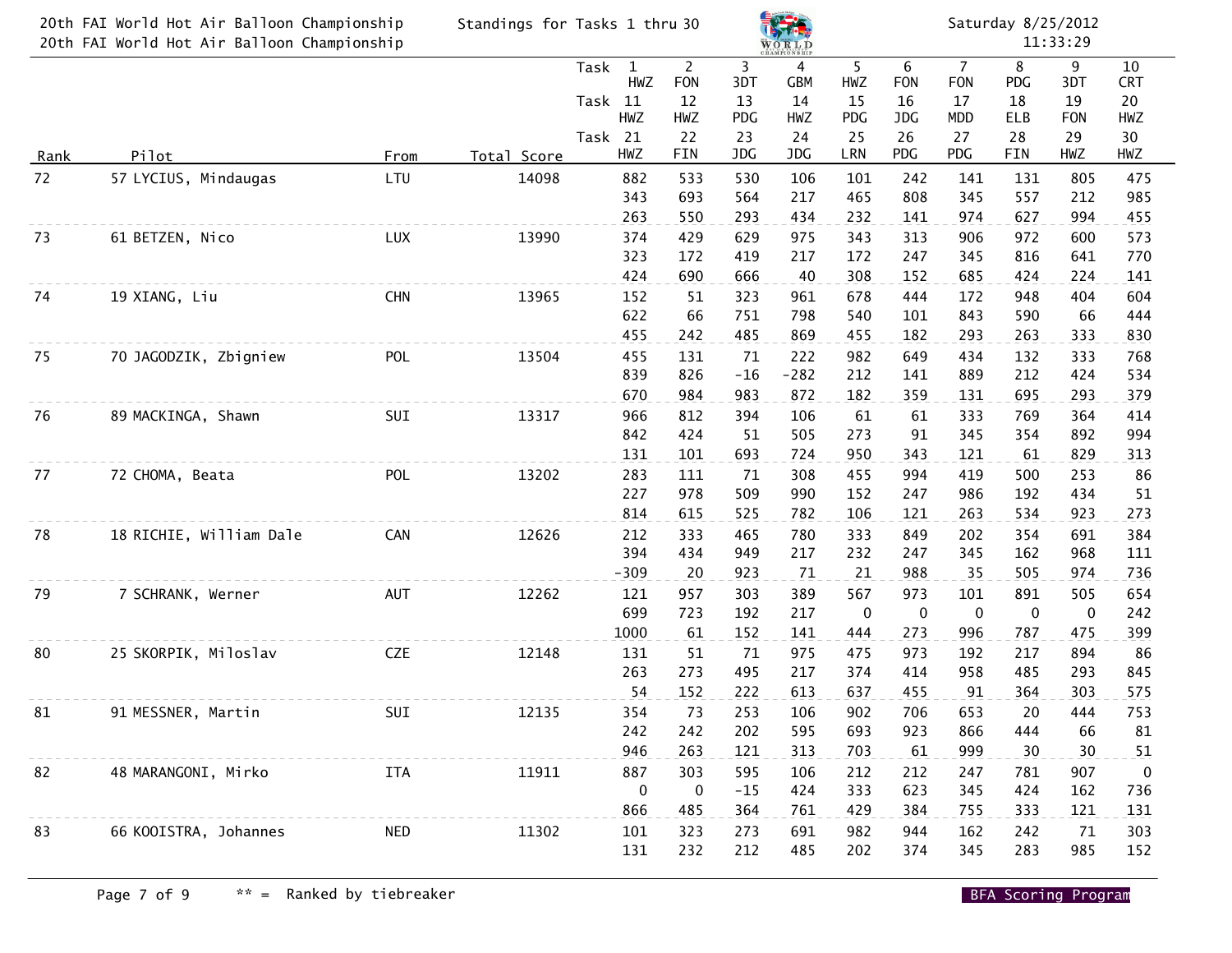| 20th FAI World Hot Air Balloon Championship<br>20th FAI World Hot Air Balloon Championship |                       |                 | Standings for Tasks 1 thru 30 |                                        | WORLD<br><b>CHAMPIONSHIP</b>       |                | Saturday 8/25/2012<br>11:33:29 |                |                       |                                    |                |                  |                        |
|--------------------------------------------------------------------------------------------|-----------------------|-----------------|-------------------------------|----------------------------------------|------------------------------------|----------------|--------------------------------|----------------|-----------------------|------------------------------------|----------------|------------------|------------------------|
|                                                                                            |                       |                 |                               | $\mathbf{1}$<br>Task<br>HWZ<br>Task 11 | $\overline{2}$<br><b>FON</b><br>12 | 3<br>3DT<br>13 | 4<br><b>GBM</b><br>14          | 5<br>HWZ<br>15 | 6<br><b>FON</b><br>16 | $\overline{7}$<br><b>FON</b><br>17 | 8<br>PDG<br>18 | 9<br>3DT<br>19   | 10<br><b>CRT</b><br>20 |
|                                                                                            |                       |                 |                               | HWZ<br>Task 21                         | HWZ<br>22                          | PDG<br>23      | HWZ<br>24                      | PDG<br>25      | JDG<br>26             | <b>MDD</b><br>27                   | ELB<br>28      | <b>FON</b><br>29 | HWZ<br>30              |
| Rank                                                                                       | Pilot                 | From            | Total Score                   | HWZ                                    | FIN                                | JDG            | JDG                            | LRN            | PDG                   | PDG                                | FIN            | HWZ              | HWZ                    |
| 84                                                                                         | 64 HAGER, Odin Aragon | <b>MEX</b>      | 11153                         | 30<br>434                              | 192<br>609                         | 313<br>627     | 414<br>106                     | 528<br>859     | 394<br>933            | 152<br>121                         | 212<br>676     | 574<br>526       | 1000<br>263            |
|                                                                                            |                       |                 |                               | 962                                    | 76                                 | 141            | 217                            | 404            | 323                   | 345                                | 808            | 691              | 61                     |
|                                                                                            |                       |                 |                               | 192                                    | 182                                | 141            | 121                            | 81             | 253                   | 192                                | 253            | 81               | 475                    |
| 85                                                                                         | 17 ADAMS, Jason       | CAN             | 11091                         | 202<br>374                             | 51<br>630                          | 475<br>541     | 202<br>217                     | 91<br>755      | 51<br>303             | 61<br>345                          | 434<br>91      | 686<br>91        | 981<br>30              |
|                                                                                            |                       |                 |                               | 841                                    | 30                                 | 782            | 81                             | 141            | 862                   | 35                                 | 434            | 485              | 789                    |
| 86                                                                                         | 92 SAVCHUK, Roman     | <b>UKR</b>      | 11030                         | 293                                    | 908                                | 71             | 847                            | 51             | 672                   | 755                                | 786            | 273              | 86                     |
|                                                                                            |                       |                 |                               | 46                                     | $-143$                             | 374            | 844                            | 485            | 172                   | 545                                | 81             | 313              | 192                    |
|                                                                                            | 6 WRIGHT, Peter       |                 |                               | 172                                    | 141                                | 803            | 514                            | 203            | 162                   | 485                                | 313            | 384              | 202                    |
| 87                                                                                         |                       | <b>AUS</b>      | 11001                         | 495<br>455                             | 374<br>714                         | 364<br>40      | 242<br>217                     | 263<br>525     | 253<br>733            | 263<br>345                         | 536<br>756     | 94<br>303        | 434<br>625             |
|                                                                                            |                       |                 |                               | 283                                    | 364                                | 465            | 192                            | 374            | 615                   | 172                                | 293            | 40               | 172                    |
| 88                                                                                         | 63 KLOMP, Georges     | LUX             | 10998                         | 40                                     | 830                                | 263            | 303                            | 946            | 222                   | 71                                 | 978            | 111              | 86                     |
|                                                                                            |                       |                 |                               | 228                                    | 76                                 | 941            | 217                            | 842            | 364                   | 946                                | 495            | 172              | 759                    |
| 89                                                                                         | 62 KRAFT, Claude      | LUX             | 10861                         | 141<br>660                             | 51<br>581                          | 81<br>313      | 303<br>485                     | 273<br>232     | 693<br>434            | 343<br>232                         | 101<br>500     | 51<br>$-58$      | 71<br>374              |
|                                                                                            |                       |                 |                               | 966                                    | 582                                | 925            | 217                            | 323            | 858                   | 345                                | 253            | 354              | 40                     |
|                                                                                            |                       |                 |                               | 20                                     | 71                                 | 192            | 293                            | 46             | 359                   | 71                                 | 303            | 354              | 536                    |
| 90                                                                                         | 76 VINOGRADOV, Sergey | <b>RUS</b>      | 10385                         | 111                                    | 141                                | 152            | 106                            | 172            | 101                   | 981                                | 313            | 434              | 683                    |
|                                                                                            |                       |                 |                               | 192<br>741                             | 263<br>664                         | 790<br>343     | 880<br>347                     | 131<br>192     | 71<br>414             | 345<br>101                         | 293<br>534     | 334<br>91        | 101<br>364             |
| 91                                                                                         | 59 RAKAUSKAITE, Daiva | LTU             | 10307                         | 404                                    | 51                                 | 71             | 238                            | 676            | 629                   | 339                                | 141            | 541              | 333                    |
|                                                                                            |                       |                 |                               | 46                                     | 343                                | 913            | 217                            | 822            | 81                    | 345                                | 343            | 152              | 534                    |
|                                                                                            |                       |                 |                               | 121                                    | 111                                | 61             | 61                             | 505            | 444                   | 886                                | 323            | 414              | 162                    |
| 92                                                                                         | 29 KUJALA, Mikko      | <b>FIN</b>      | 10242                         | 242                                    | 51                                 | 344            | 273                            | 578            | 394                   | 937                                | 172            | 734              | 232                    |
|                                                                                            |                       |                 |                               | 303<br>81                              | 379<br>975                         | 30<br>40       | 731<br>162                     | 364<br>429     | 685<br>51             | 345<br>354                         | 40<br>81       | 66<br>104        | 202<br>863             |
| 93                                                                                         | 46 KARDOS, Krisztián  | <b>HUN</b>      | 9741                          | 414                                    | 354                                | 434            | 106                            | 182            | 323                   | 620                                | 51             | 192              | 744                    |
|                                                                                            |                       |                 |                               | 141                                    | 162                                | 81             | 455                            | 182            | 333                   | 345                                | 344            | 879              | 834                    |
|                                                                                            |                       |                 |                               | 354                                    | 747                                | 162            | 91                             | 152            | 30                    | 222                                | 343            | 131              | 333                    |
| 94                                                                                         | 68 HICKEY, Pauline    | <b>NZL</b>      | 9492                          | 942                                    | 605                                | 549            | 106                            | 20             | 91                    | 111                                | 384            | 101              | 222                    |
|                                                                                            |                       |                 |                               | 172<br>303                             | 182<br>374                         | 121<br>857     | 901<br>51                      | 162<br>263     | 111<br>998            | 345<br>81                          | 172<br>172     | 253<br>61        | 172<br>610             |
| 95                                                                                         | 79 ZUPAN, Vojko       | SL <sub>0</sub> | 9306                          | 313                                    | 605                                | 131            | 354                            | 729            | 882                   | 40                                 | 344            | 0                | 253                    |
|                                                                                            |                       |                 |                               | 227                                    | 76                                 | 341            | 217                            | 101            | 40                    | 345                                | 61             | 994              | 434                    |

Page 8 of 9  $\ast \ast$  = Ranked by tiebreaker BFA Scoring Program BFA Scoring Program